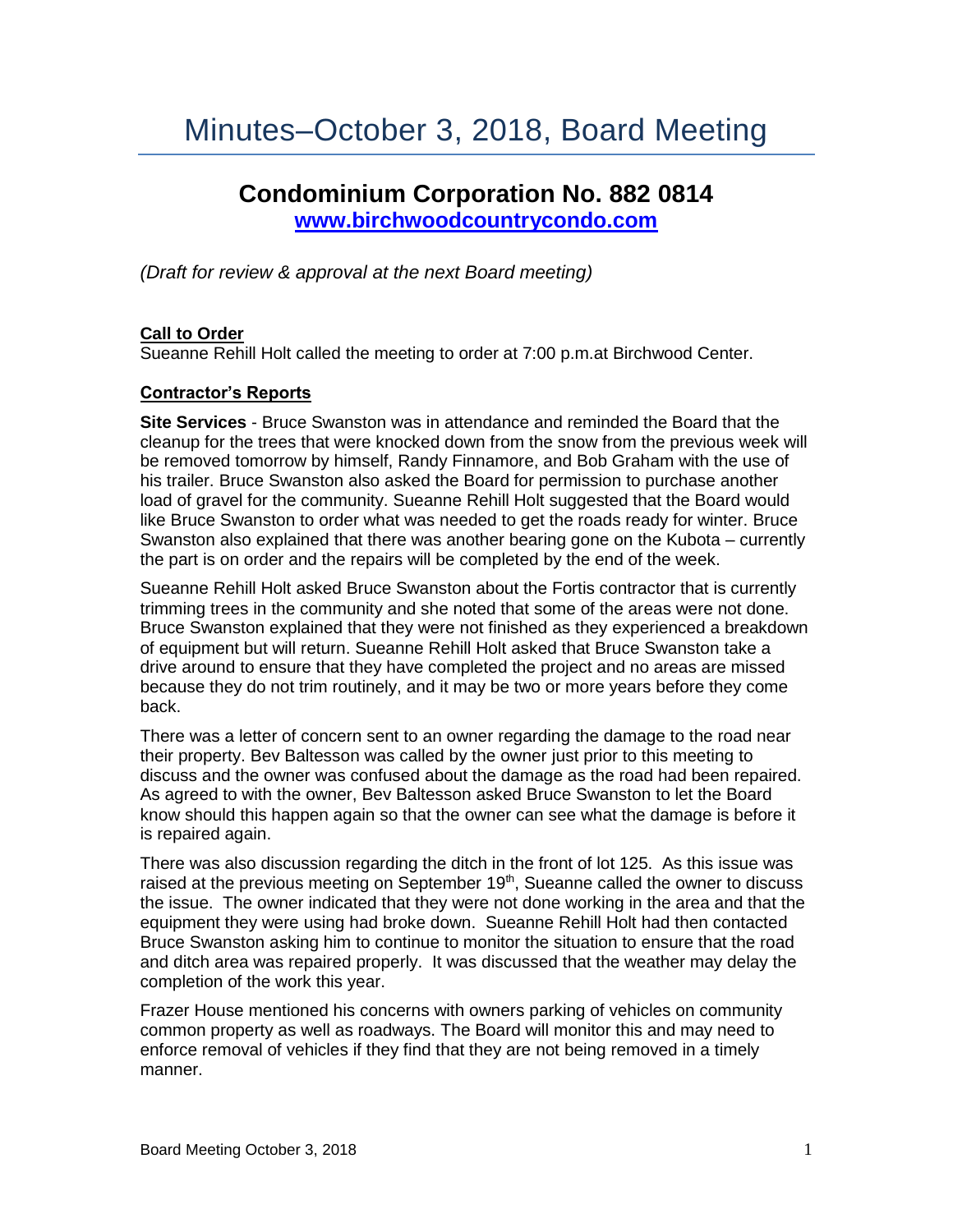**Water Report** - Rod Yakubow was not in attendance for this meeting so the September water report was not available.

#### **Roll Call of Members**

Sueanne Rehill Holt, Jan Wells, Lana Southorn, Bev Baltesson, Frazer House, John Budd, Joan Allen, and Crystal Heck, (Accountant/Recording Secretary).

#### **Approval of the September 19, 2018 Minutes**

Minutes of the September 19, 2018 meeting minutes were previously circulated. Jan Wells moved that the minutes be accepted. John Budd seconded the motion, carried unanimously.

#### **Financial Report**

Crystal Heck handed out copies of the draft August 2018 financial report for review by the Board. Bev Baltesson reported that we currently have 5 owners who have not sent in any payment for this year's condominium fees. Crystal Heck will send out the "over 90 day" reminders next week to the owners who have not remitted any payment. There are a few owners that show up on the accounts receivable reports as being outstanding because they have supplied us with dated cheques to days other than the first of the month.

#### **Site Services**

Frazer House had no major issues to report regarding the site services and there were discussions regarding the work project to cut and dispose of the damaged trees in the community. Bev was excused from the discussion and left the meeting. Sueanne Rehill Holt moved that the Board approve the tree removal project costs for the two contractors (Randy Finnamore and Bruce Swanston), as well as Bob Graham & his trailer, as per the project proposal by John Budd and Frazer House. Jan Wells seconded the motion, carried unanimously. Bev returned to the meeting.

# **Secretarial**

Lana Southorn will prepare more welcome packages for distribution to new owners.

# **Brazeau County Liaison**

Jan Wells – nothing new to report.

# **Old Business**

- Contract Review Committee contracts currently have not been reviewed to date and will be scheduled to be reviewed after the 2019 AGM meeting.
- CC Valve and Water Hydrant Locations currently on going. Bev Baltesson and Joan Allen will work with Rod Yakubow to get this completed over the next few weeks.
- Audited financials Web Posting. Bev Baltesson has been in contact with Heather Zeniuk regarding the publication of the audited financials being posted on the Birchwood Website. Heather had no issue with us posting her report publicly. Lana Southorn will post this information as well as the insurance certificate on the website.